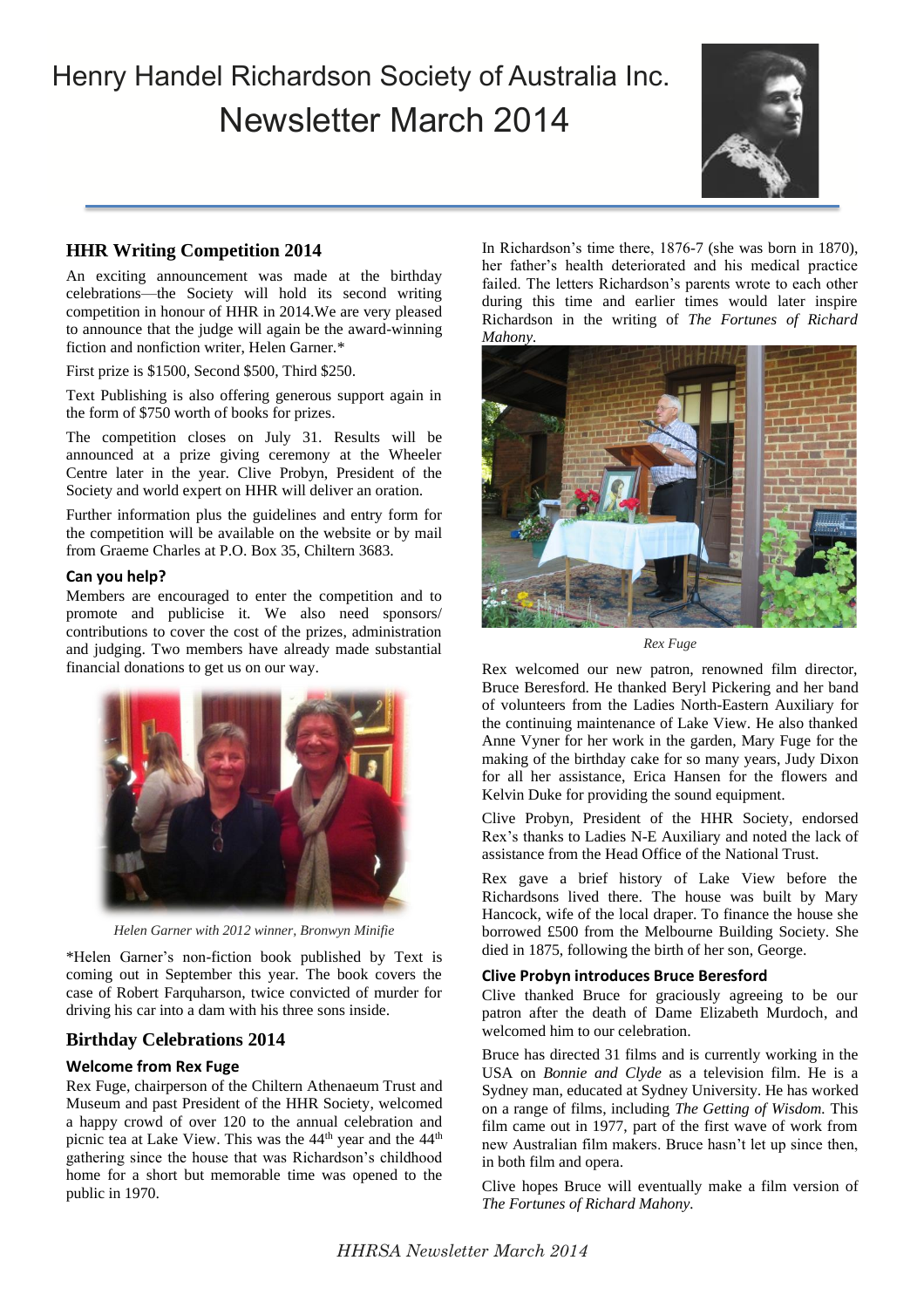

*Bruce Beresford delivers the oration 2014*

#### **Bruce Beresford**

Bruce has long been interested in Richardson's work after reading *The Getting of Wisdom* at the age of twelve, followed by *The Fortunes of Richard Mahony*. Over the years he has read all of Richardson's work and enjoyed all of it except *The Young Cosima.*

*The Getting of Wisdom* was his fourth film, after the two Barry McKenzie films and *Don's Party.* The Australian Film Commission was initially concerned that such a larrikan director as Bruce might not be suitable to make this film. Eleanor Whitcomb was contracted to write the screenplay and produced 170 pages, largely focussing on the teachers at the school Laura attended in the novel. Bruce wanted about 90 pages. He set to work on the script, drawing on Richardson's memoir, *Myself When Young* as well as the novel. He visited several girls' schools in Melbourne in search of the character to play Laura. He offered the girls the chance to audition. He was looking for someone who looked right and played the piano. He eventually found Susannah Fowles.

For many years Bruce has attempted to get finance for the making of *The Fortunes of Richard Mahony.* He sees the great strength of the work in its sad ending. As early as the 1930s MGM showed interest in making the film, but it has not yet happened. (You can read an account of Bruce's attempts in the next article by Graeme Charles – 'True Stories from a life in the Screen trade'.)

When asked about the characteristics of a good film Bruce replied that it should have a story to tell and a mood to express. *Richard Mahony* has both.

We were privileged to have Bruce introducing the screenings of *The Getting of Wisdom* on Friday night and *Breaker Morant* and *Mao's Last Dancer* on Saturday in the lovely old Star theatre in Chiltern. Bruce was generous and

open in his response to questions both after the oration and the film screenings and throughout the two days he spent in Chiltern. Thanks to Rhonda and Charlie Summerfield for so generously hosting the event and turning over the Star to the Society.

What an amazing time we all had!

#### **Cutting of cake**

As always Mary Fuge kindly provided an iced fruit cake to accompany the traditional vase of red roses on the table. Richardson always liked to have a vase of roses on her working desk.

We sang happy birthday, the cake was cut, and then we enjoyed a picnic tea in the balmy gardens of Lake View before going back to the town for the screening of *The Getting of Wisdom*.



*Bruce Beresford cutting the cake at Lake View*

## **True stories from a life in the screen trade – Graeme Charles on Bruce Beresford's book**

When our patron, Bruce Beresford, delivered the Society's annual oration at Lake View on January 3 he mentioned his long-held interest in filming *The Fortunes of Richard Mahony*. Sadly, it seems highly unlikely that this will ever happen, despite Bruce's determination and resolve.

Between October 2003 and July 2005 as Bruce juggled various projects, he kept a diary of his various activities, one of which was his attempt to turn his ambition to film *The Fortunes* into reality. These diary entries formed the basis for Bruce's subsequent book - *Josh Hartnett definitely wants to do this……..true stories from a life in the screen trade* - published by Fourth Estate/Harper Collins, Sydney, 2007 (ISBN 13:978 0 7322 8439 8). For anyone with an interest in the film world, Bruce's book makes for an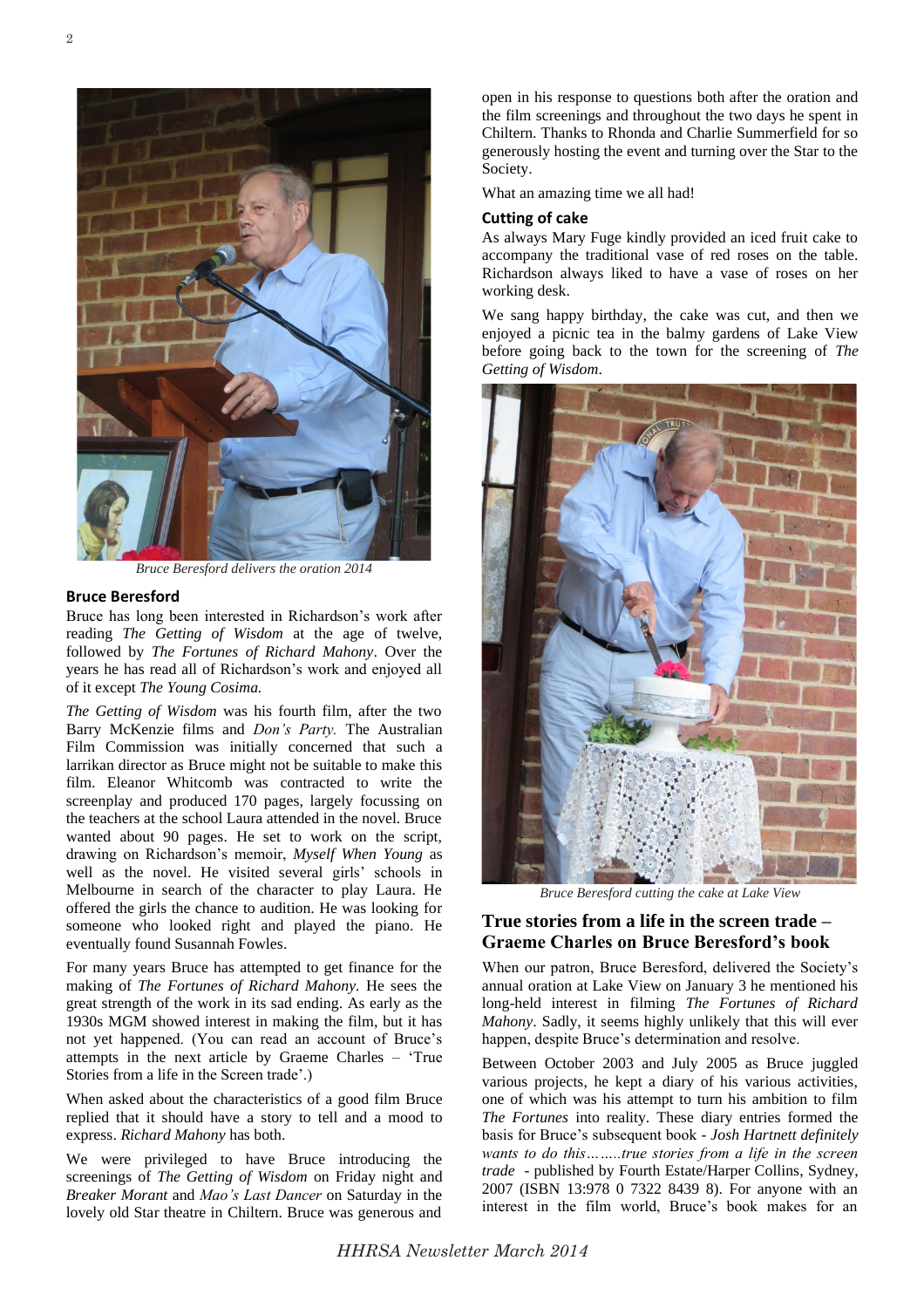extremely interesting read and I would certainly recommend it.

Here then are extracts, specifically pertaining to *The Fortunes of Richard Mahony,* taken from Bruce's book. Bruce has kindly agreed for these to be published in our newsletter.



## **Introduction (2003)**

I had no other work lined up as I'd abandoned everything for Miss Potter, which would have taken me a year or so to complete\*. I realised I would now have to resurrect some dormant projects and /or find new ones, or both. Also, it seemed I would now have time to write the script I'd been commissioned to do (at an excessively modest fee) – an adaptation of Henry Handel Richardson's three-volume novel, *The Fortunes of Richard Mahony.*

(\*Bruce had been obsessed with filming Miss Potter, a story about Beatrix Potter, and wanted Cate Blanchett to play Miss Potter, but circumstances eventually prevailed against him.)

## **25th October 2003**

"Came home and continued working on script of *The Fortunes of Richard Mahony.* Very difficult to adapt as the novel, probably longer than *Gone With the Wind* or *War and Peace*, rambles quite a lot. I'm sure I'm one of the very few people who has read the whole thing, at least since it was published around 1930. Atmospheric and undeniably powerful, and a well-observed main character (a portrait of Richardson's father), Richard Mahony has very little plot but numerous irrelevancies and loads of unnecessary characters. She (Ethel Richardson wrote under the name Henry Handel Richardson) really needed a good editor, as she often drops characters then invents new ones who perform the same function. Why not keep the original characters and provide more continuity? It must be at least partially because the three volumes were published separately with some years between them. The first two sold so badly that Richardson was forced to publish the concluding volume herself. Luckily, it was then combined with the first two and became a bestseller through the 1930's. The third volume, Mahony on the downhill track to insanity, is the most gripping, probably because Richardson, as a child, was able to observe her father's decline. I know this gloomy ending is going to be a problem with backers.

#### **26th October 2003**

"Tried to find if there are other scripts of *Richard Mahony*. In the 1930's when the novel was a huge success, MGM announced more than once that they were filming it. Presumably someone wrote a screenplay? Very hard to track it down now but I want to be prepared if someone springs up and claims authorship of the screenplay.

*Wind*, still the biggest moneymaker ever, has an ending

where the hero walks away from the heroine."

I remember too, that John Morris wanted to make *Richard Mahony* when he ran the South Australian Film Corporation in the 1970's. That came to nothing and I don't think he had a script written. Later, Dino De Laurentis talked about doing it, but again, no script was commissioned. I think he looked at the 1000 page book and considered it too formidable.

There has been a radio adaptation, I'm told, and a stage play. I've not seen or read either. It would make a great opera. It has all the ingredients – a great love story, superb roles for tenor, baritone and soprano and a de rigueur tragic ending."

#### **2 nd December 2003**

"Back in Sydney. Still working on the adaptation of *Richard Mahony.* Sent pages to Oscar Whitbread and Zelda Rosenbaum, the producers in Melbourne."

#### **15th December 2003**

"Trying to do five pages a day on the *Richard Mahony* script. Unless I work to a schedule the job will never get done. I know I drive my wife crazy by playing classical music at a high volume as I write."

## **7th January 2004**

"Meeting with Peter Rose at Showtime re *Fortunes of Richard Mahony* and *The Women in Black*. Both had been recommended to him but he hadn't read either. Seemed to indicate he'd put \$500,000 into WIB and is interested in the other for a TV mini-series. Surprised me by telling me he 'never reads scripts'. Evidently, he relies on the advice of others."

## **19th January 2004**

"So many projects. All fanciful? Will any of them happen?

*Fortunes of Richard Mahony*: TV should be interested in this one, but no guarantee they will be. Despite its flaws, this is one of the great Australian novels and would make an epic movie."

## **13th February 2004**

"Sue Milliken has heard Showtime Australia are sending a script assessment of *The Fortunes of Richard Mahony.* This will almost certainly be hostile. In my experience these things usually are, possibly because the assessors feel they're only really doing their job if they point out numerous infelicities."

#### **14th February 2004**

"As I predicted, the assessment on *The Fortunes of Richard Mahony* was so dismissive of the script it's hard to believe